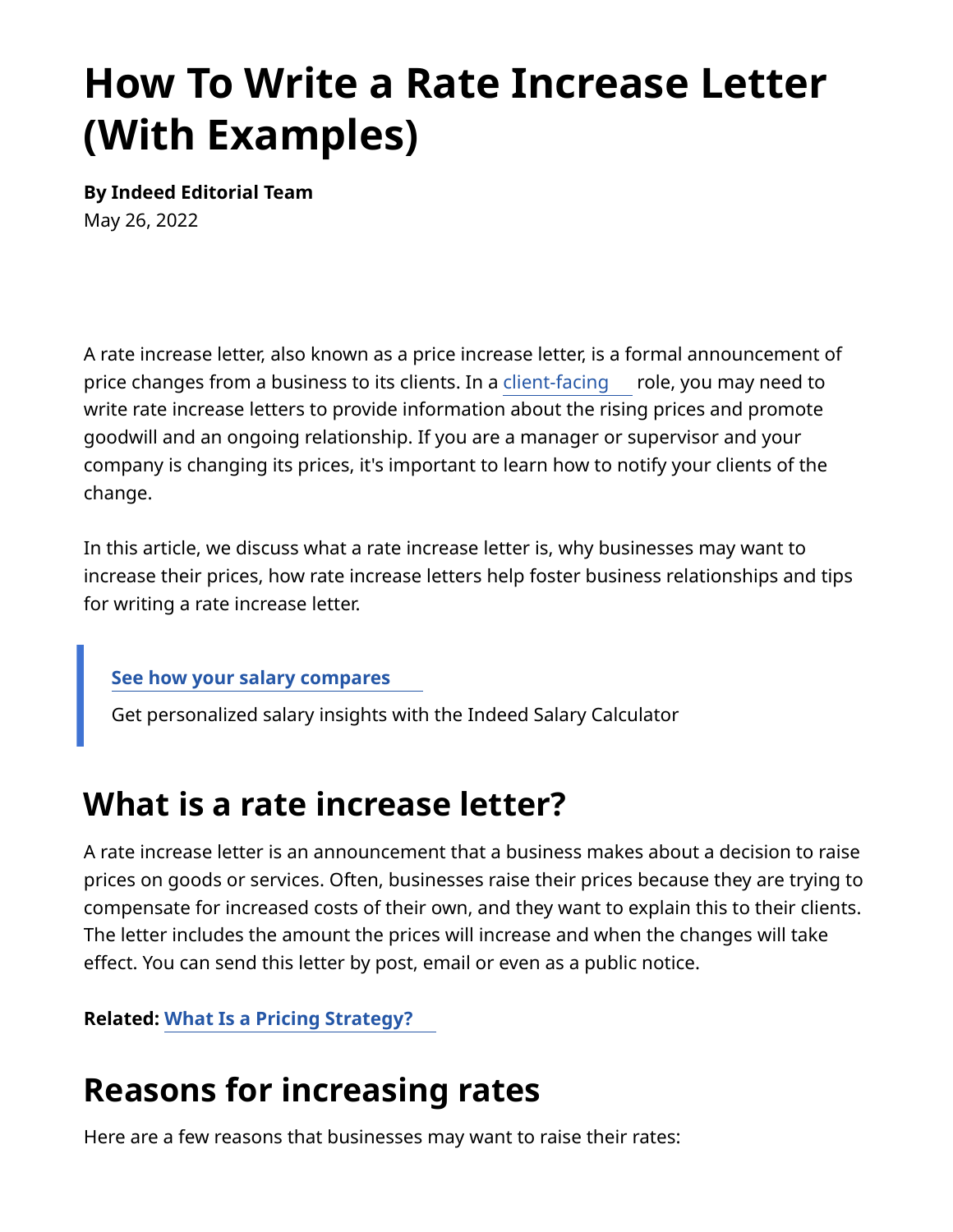- Rising [overhead costs](https://www.indeed.com/career-advice/career-development/guide-to-overhead)[,](https://www.indeed.com/career-advice/career-development/guide-to-overhead) such as rent, utilities, transport and wages
- Improvement in the quality of goods or services
- The wish to minimize workload by focusing resources on select clients
- The need to correct previously undervalued goods or services
- The desire to align [prices with those of competitors](https://www.indeed.com/career-advice/career-development/competitive-pricing)

Determine which reasons apply to your company's decision to increase prices. In the rate increase letter, you may need to justify the rate revisions to the clients, so try to gather specific data as you prepare to write.

#### **Related: [18 Common Business Expenses](https://www.indeed.com/career-advice/career-development/list-business-expenses)**

### **Why do businesses use rate increase letters?**

It is important for a business to have a [good relationship with its clients](https://www.indeed.com/career-advice/career-development/client-relationships) , and using rate increase letters helps maintain such a relationship. Here are some reasons why a client might appreciate receiving a rate increase letter:

- It helps them prepare financially for the change.
- It allows them to make an informed decision about their continuing relationship with your business.
- It shows that your business wants to be transparent in its dealings.

**Related: [How To Develop and Maintain Positive Client Relationships](https://www.indeed.com/career-advice/career-development/client-relationships)**

# **Tips for writing a rate increase letter**

A rate increase letter should be clear and concise. By reading it, the client should have a complete idea of what is happening, why it is happening and when it will happen. It should foresee and answer potential questions that the client may have. Here are some additional tips to consider when writing a rate increase letter:

- **Use direct and specific wording.** Notify the clients in no uncertain terms that prices will be increasing. After your greeting, this should be the first thing you state.
- **Provide justification.** Explain why prices are increasing. If you have specific data, such as the average rates of competitors, you can present it in the first paragraph or a separate data table.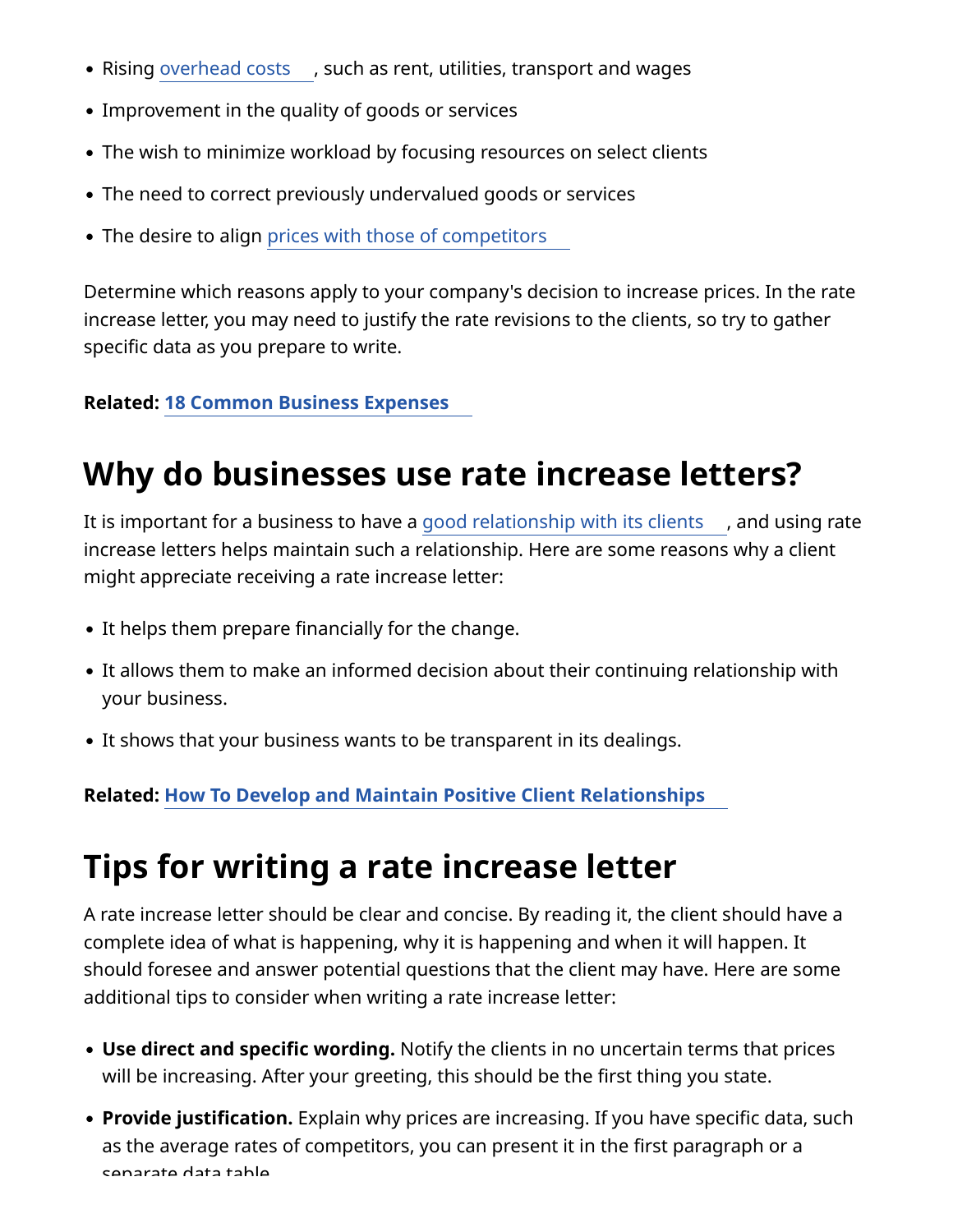separate data table.

- **Provide specific details.** Specify whether this is a general increase or one that applies only to specific stages in the chain of production, such as shipping. Remember to mention the effective date when the new rates take effect.
- **End on a grateful note.** In the letter's closing, express your gratitude for the clients' understanding and support. This small gesture shows that you understand the potential challenges involved and appreciate their willingness to cooperate.
- **[Follow up](https://www.indeed.com/career-advice/career-development/follow-up-email-template) .** Send regular reminders about the increase. It's important to be certain that your clients have received the information, understand it and can adjust to the new expectations.
- **Ofer help**. For clients who might need more time to prepare for the price change, you can ask about delaying the efective date. If a client wants to explore competitors' rates, you may offer to help transfer records or other documents to the new provider.

#### **Related: [12 Templates To Use When Writing Letters To Clients \(With Tips\)](https://www.indeed.com/career-advice/career-development/letters-to-clients)**

### **Rate increase letter template**

Here is a rate increase letter template that you can use as a guide when writing your letter:

[Date]

[Company name] [Street address] [City], [State] [ZIP code]

[Greeting],

Because of [reason for price increase], [Company name] will institute a [percentage] increase in our rates, effective [effective date].

We thank you for your understanding and support in helping us to grow alongside you. Please feel free to call us with any questions, concerns or comments.

[Close] [Signature] [Position or department]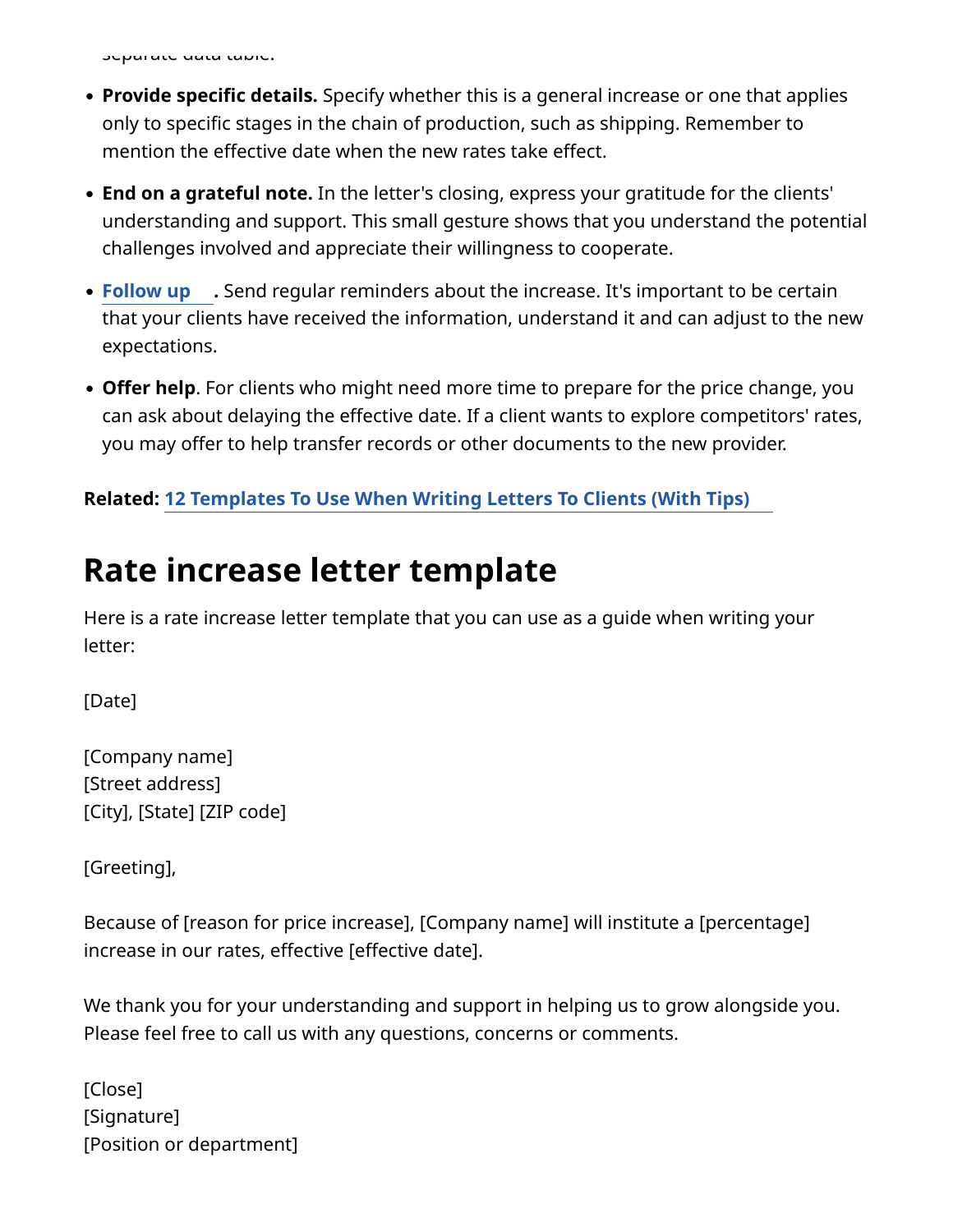# **Example rate increase letters**

Based on the above template, a rate increase letter might look like one of the following:

#### **Example 1**

*November 12, 2021*

*Midori Co. 1300 SW Massachusetts St. Lawrence, KS 66044*

*To Our Valued Clients,*

*After much deliberation, we at Midori Co. have deemed it necessary to adjust our rates in order to keep pace with manufacturing, shipping and operating costs. Beginning in the new year, January 1, 2022, there will be a 5% increase in the prices of our paper products.*

*This was a tough decision to make, and we understand how it afects our customers. Therefore, we thank you for your ongoing support and trust that these changes will help us continue providing you with premium quality and service.*

*As always, we welcome any questions or comments.*

*Gratefully yours, Franklin Ishiguro Manager of Client Relations, Midori Co.*

**Related: [A Complete Guide to Pricing Strategies](https://www.indeed.com/career-advice/career-development/pricing-strategy)**

#### **Example 2**

*April 9, 2022*

*Van Kirk Wholesalers 242 Van Kirk St.*